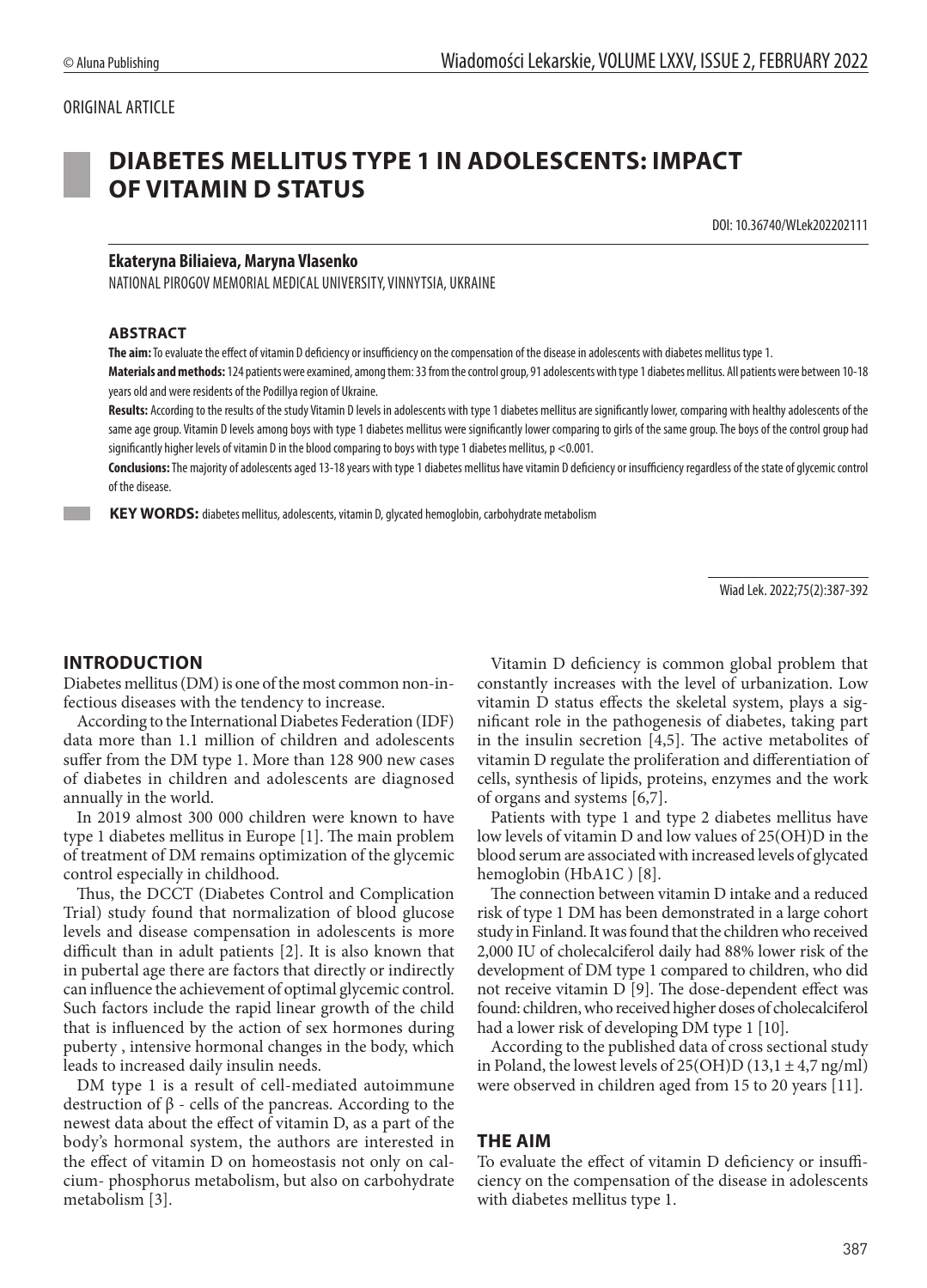#### **Table I.** Vitamin D levels among adolescents of different age groups

| <b>Vitamin D status</b> | <b>Adolescents with DM type 1</b><br>$(n = 91)$ |                                                                         | <b>Control group</b><br>$(n = 33)$              |                                                     |
|-------------------------|-------------------------------------------------|-------------------------------------------------------------------------|-------------------------------------------------|-----------------------------------------------------|
|                         | <b>Early puberty</b><br>$(10-12 \text{ years})$ | <b>Intensive puberty</b><br>$(13-18 \text{ years})$<br>$13.42 \pm 2.31$ | <b>Early puberty</b><br>$(10-12 \text{ years})$ | <b>Intensive puberty</b><br>$(13-18 \text{ years})$ |
| Deficiency              | $13.14 \pm 2.06$ **,***                         | $n = 54$                                                                | $18.12 \pm 2.48$                                | $17.96 \pm 2.13$                                    |
| (nq/ml)                 | $n = 10$                                        |                                                                         | $n=2$                                           | $n=8$                                               |
| Insufficiency           | $20.81 \pm 2.12$ *,**                           | $25.45 \pm 2.07$                                                        | $25.73 \pm 2.23$                                | $25.68 \pm 2.56$                                    |
| (nq/ml)                 | $n=5$                                           | $n = 16$                                                                | $n=5$                                           | $n = 13$                                            |
| Optimal level           | $32.54 \pm 3.24$                                | $32.16 \pm 4.27$                                                        | $32.61 \pm 4.32$                                | $34.32 \pm 3.89$                                    |
| (nq/ml)                 | $n=2$                                           | $n=4$                                                                   | $n=1$                                           | $n=4$                                               |

Note: The difference is significant when compared to:

 $*$  – adolescents with type 1 diabetes in early puberty and intensive puberty ( $p$  <0,05);

 $**$  – adolescents of the main and control group aged 10-12 years (p <0.05);

\*\*\* - adolescents of the main group aged 13-18 years old and adolescents of the control group of the same age.

**Table II.** Average vitamin D levels among different stages of compensation of diabetes mellitus type 1 in adolescents

| HbA1C                                    | Deficiency of vitamin D,<br>$ng$ / ml, n = 64 | Insufficiency of vitamin D,<br>$ng$ / ml, n = 21 | The rate of vitamin D,<br>$ng/ml, n = 6$ |
|------------------------------------------|-----------------------------------------------|--------------------------------------------------|------------------------------------------|
| Compensation<br>of diabetes, $n = 20$    | $15.59 \pm 3.82$                              | $24.83 \pm 1.92$                                 | 30.22                                    |
| Subcompensation<br>of diabetes, $n = 21$ | $12.45 \pm 3.88$                              | $22.16 \pm 1.55$ *                               | $\overline{\phantom{a}}$                 |
| Decompensation<br>of diabetes, $n = 50$  | $13.87 \pm 3.42$                              | $25.27 \pm 2.67$ *                               | $39.66 \pm 14.42$                        |

Note:  $*$  – reliability in the group of vitamin D deficiency between adolescents in a state of sub – and decompensation of the disease,  $p = 0.02$ .

# **MATERIALS AND METHODS**

The study was conducted in Vinnytsia Regional Clinical Highly Specialized Endocrinology Center. The study involved 124 children aged 10-18 years (average age 14,38±2,15), among them 61 girls, 63 boys. All participants were divided in 2 groups: 91 children with type 1 DM (group 1), average age 14,43±2,18 and 33 healthy children of the same age (group 2) whose average age was 14,21±2,07.

Clinical evaluation of the patients, medical history, laboratory and statistical methods of research were used during the study. The mathematical processing was performed on a personal computer using a standard statistical package STATISTICA 6,0.

Exclusion criteria for the group 1 was: chronic concomitant diseases, as well as the presence of skeletal system disorders, which could have impact on the calcium and phosphorus metabolism. Exclusion criteria for the group 2 contained skeletal diseases, acute and chronic diseases, as well as autoimmune diseases, which could influence the metabolism of vitamin D.

The study was approved by the Ethics Committee of National Pirogov Memorial Medical University (Vinnytsya, Ukraine). All study staff prior to specimen collection voluntarily agreed to participate in the study and signed an informed consent form. All study personnel data were anonymized prior to the analysis. Ethical considerations including privacy of personal data were considered during all steps of the research.

Clinical examination of the adolescents included evaluation of physical (weight, height, body mass index) and sexual development (Tanner stage). The children were divided into periods of puberty (Tanner stage 1-2 - early puberty, Tanner stage 3-4 - late puberty). Measurements of glycated hemoglobin (HbA1C) were provided for group 1 in order to determine the state of compensation of DM (HbA1C <7.5% was considered as good compensation of the disease, 7.5-9% sufficient compensation, HbA1C > 9% insufficient compensation of DM). The level of HbA1C was determined using the method of high performance liquid chromatography (analyzer D -10 Bio - Rad).

The concentration of 25(OH)D hydroxycholecalciferol in the blood serum was conducted using electrochemiluminescence method (Cobas analyzer). Measurements of 25(OH)D level was done during the year. Further analysis regarding the influence of the season of sample collection (autumn-winter, spring-summer) and place of living of the participant (urban/rural) on the vitamin D status in adolescents was provided [12].

The levels of total and ionized calcium were conducted using colorimetric and photometric method with Arsenazo III (analyzer AU 480 Beckman Coulter). Blood sampling was performed between 8 and 10 am.

The diagnosis of vitamin D deficiency was established according to the Endocrine Practice Guidelines Committee and Institute of Medicine. The level of vitamin D: <20 ng/ ml (50 mmol/l) was marked as deficiency of vitamin D,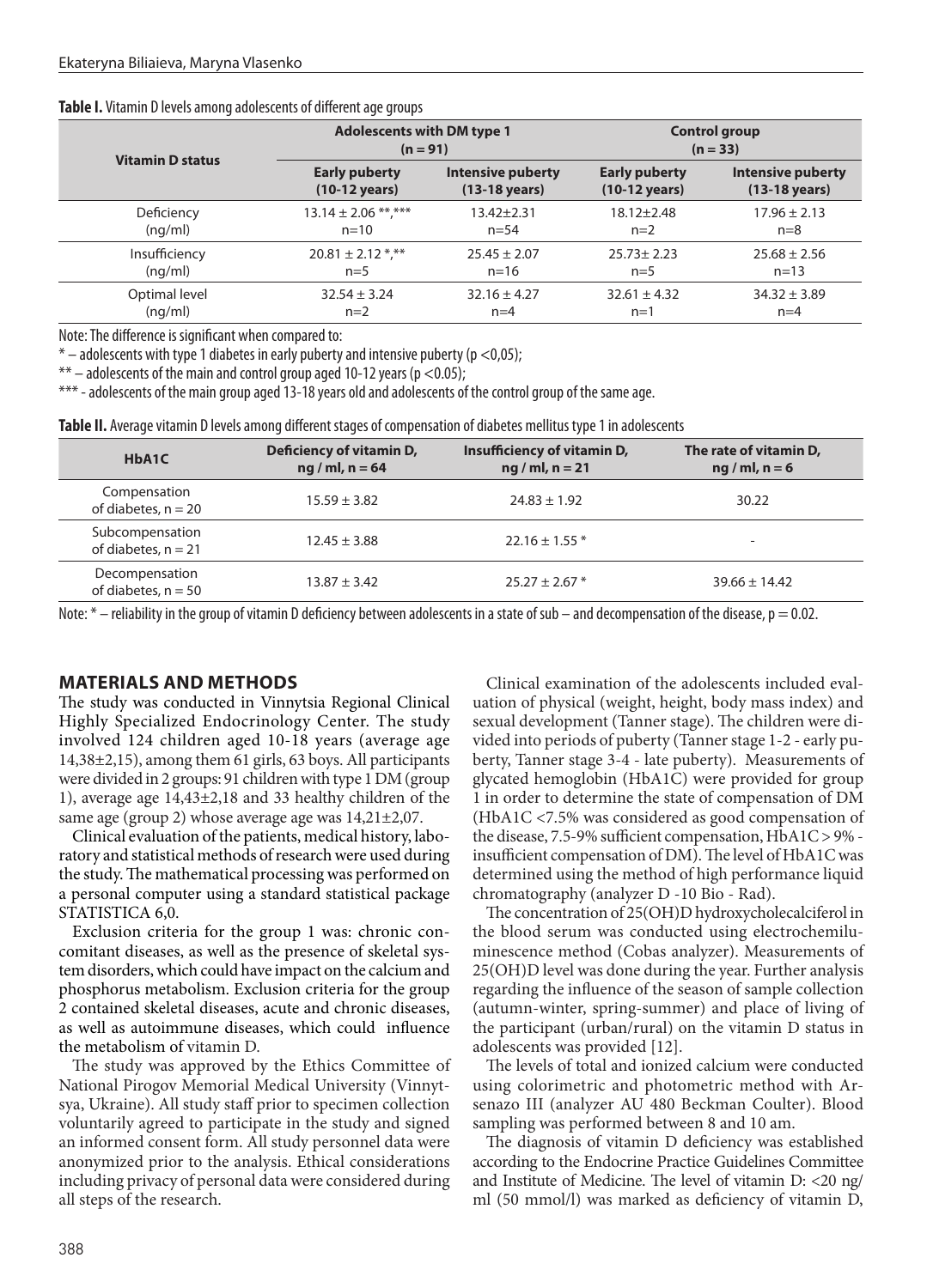



**Fig. 1.** Average levels of 25 (OH) D in serum (ng/ml) among age groups Note: The difference is significant when compared to: \* - adolescents with type 1 diabetes of different age groups (10-12 years and 13-18 years),  $p < 0.05$ ; \*\* - adolescents of the main and control groups aged 13-18 years,  $p < 0.01$ .

**Fig. 2.** Average 25 (OH) D levels (ng / ml) among girls and boys Note: The difference is significant when compared to: \* - girls with type 1 diabetes, p <0,05; \*\* - boys of the control group,  $p < 0.01$ .

21-29 ng/ml (50.1-74.9 nmol /l) - insufficiency, above 30 ng/ml (75.0 nmol /l and more) was considered to be optimal [13, 14].

# **RESULTS**

According to the results of the study the decreased level of 25 (OH) D in the blood serum was observed with almost the same frequency in adolescents of the main group (93.41% of the participants), as well as in the control group (84.85%).

All participants were divided according place of residence (rural /urban) and season of blood collection. Thus, we found that among adolescents with type 1 DM there was no significant difference in the average levels of vitamin D depending on the season of blood sample collection. During analysis according to the place of living of the adolescents, vitamin D deficiency was significantly more common in adolescents who live in the urban areas than in adolescents who live in the rural areas, regardless of the study group ( $p < 0.05$ ).

Taking into account the peculiarities of hormonal balance during puberty, after the assessment of Tanner stage, adolescents were divided into 2 groups: 10-12 years (beginning of puberty) and 13-18 years (intensive puberty with a growth spurt).

According to the vitamin D levels and for the purpose of more detailed analysis of indicators, all adolescents with type 1 DM additionally were divided: adolescents with vitamin D deficiency ( $n = 64$ ), vitamin D insufficiency ( $n =$ 21), adolescents with normal levels of vitamin D in the blood ( $n = 6$ ). The average levels of vitamin D in different groups are shown in table I.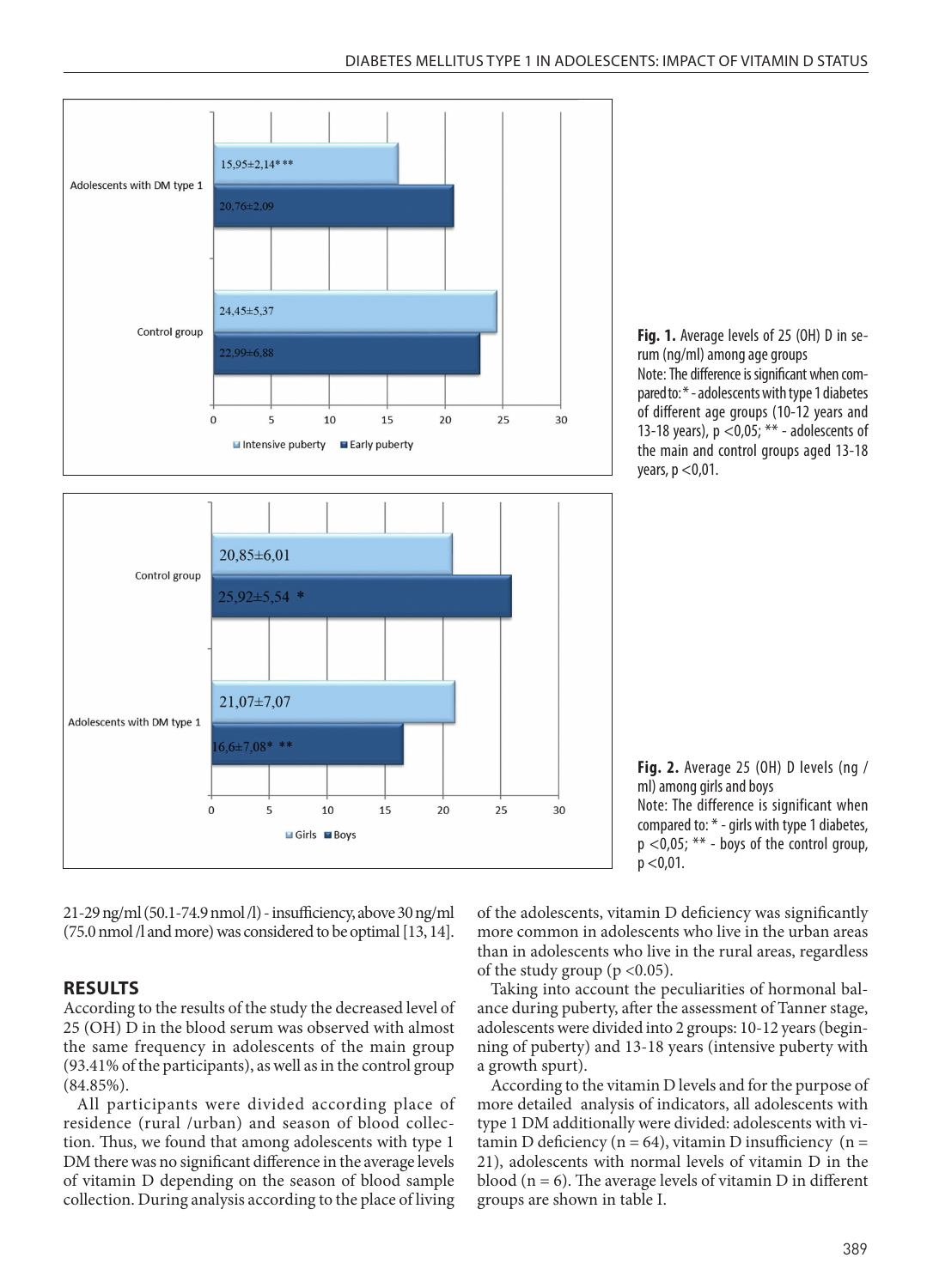The majority of adolescents with type 1 DM showed generalized vitamin D deficiency in the age of intensive puberty (54 patients, 59.34 %) which in 4.7 times dominate the participants of the same group who had early puberty  $(10.98 % p < 0.05)$ . Among children of the control group, the majority of adolescents was characterized by vitamin D insufficiency at the age of intensive puberty (13 participants, 39.4%), p<0,05.

According to the results vitamin D deficiency in the group of adolescents with type 1 diabetes, as well as among adolescents of the control group at the age of 13-18 years was more common compared to adolescents of the earlier puberty (10-12 years).

In general, the data clearly reflect the absolute prevalence of low vitamin D status in adolescents: 70.33% of participants with type 1 diabetes have vitamin D deficiency, 23.08% - insufficiency. According to our study results, only 3.29% of adolescents with type 1 diabetes in early pubertal age and 4.39% of the children who were in intensive puberty had optimal vitamin D levels.

Significant difference between the average levels of vitamin D (deficiency and insufficiency) was found in adolescents of the main and control group in early pubertal age, p<0.05. Thus, in adolescents of the main group at the age of early puberty, with vitamin D deficiency (average level  $13.14 \pm 2.06$  ng/ml) was significantly lower than in children of the control group (average level  $18.12 \pm 2.48$  ng/ml), p<0.05. Similar results were observed in the group of vitamin D insufficiency of the main group of adolescents at the age of early puberty, p <0.05. Thus, the level of serum hydroxyvitamin D was significantly lower in adolescents with type 1 diabetes at the age of intensive puberty (13.42  $\pm$  2.31 ng / ml) than in adolescents of the control group of the same age(17.96  $\pm$  2.13 ng / ml), p <0.05.

Analysis of the average vitamin D levels in blood serum depending on the period of puberty was provided (fig.1). The average level of 25 (OH) D (group 1) was found to be significantly lower among children in the intensive puberty (15,95  $\pm$  2.14 ng/ml), and participants at the age of early puberty (20.76  $\pm$  2.09) ng/ml, p <0.05. Among children of the control group, significant difference in vitamin D levels depending on age (in the group of intensive puberty the average level was 24.45 ng/ml, early puberty - 22.99 ng /ml) was not found. Thus, the lowest vitamin D status was present among the adolescents with carbohydrate metabolism disorders and had intensive puberty (13-18 years). The results are reflected in figure 1.

Taking into account the possibility of influence of the gender on vitamin D status among adolescents, the vitamin D levels among different gender groups were analyzed. The distribution by gender among adolescents of the main group was 50.55% - boys, 49.45% - girls. Among adolescents of the control group, the distribution by gender was similar. The results of average of 25 (OH) D levels are shown in figure 2.

The average levels of 25 (OH) D in the serum of adolescents of the main group had significant difference: 21.07  $\pm$  7.07 ng/ml among girls and 16.60  $\pm$  7.08 ng/ml among boys,  $p < 0.05$ .

Also it was found that the boys of the control group had significantly higher levels of vitamin D (25.92 ng/ml) compared to boys with type 1 DM (16.6 ng/ml),  $p < 0.001$ . A similar significance of the average vitamin D level among girls of the main and control groups was not found, p>0.05.

Among somatically healthy adolescents (n=33) the vitamin D levels were analyzed: the average level among boys was 25,92 ng/ml. It was significantly higher compared to girls of the same group  $(20.85 \text{ ng/ml})$ ,  $p = 0.01$ .

Analyzing the state of calcium metabolism among the surveyed adolescents, we have found that there are no deviations of total calcium levels of adolescents. Thus, the average levels of total calcium among boys with type 1 diabetes was  $2.41 \pm 0.10$  mmol/l, among girls it was slightly lower and was  $2.38 \pm 0.13$  mmol/l. Among adolescents of the control group the average level of total calcium was  $2.37 \pm$ 0.09 mmol/l (boys) and  $2.36 \pm 0.08$  (girls).

Considering the aim of detecting the effect of vitamin D status on glycemic control of the adolescents with type 1 DM, adolescents were also divided by the stage of compensation of carbohydrate metabolism (HbA1C <7.5% was considered to be compensated stage, 7.5-9% - subcompensated and HbA1C>9% - decompensation of DM). The obtained data are shown in table II.

In the group of vitamin D deficiency  $(n = 64)$  decompensation of DM was common: only 23.80% of adolescents had the level of HbA1C <7.5%; 25.39% of the examined had subcompensation of the disease (HbA1C - 7.6 -9.0%) and 50.81% of adolescents had decompensation of carbohydrate metabolism (HbA1C  $> 9\%$ ). In the group of insufficiency of vitamin D compensation of the disease had only 20.83% of children, while 79.17% of surveyed were sub - or decompensated.

The average level of vitamin D was significantly lower in the group of vitamin D deficiency among adolescents with HbA1C 7.5-9%, compared to adolescents whose HbA1C was > 9% (25.27 and 22.16 ng / ml, respectively) ( $p = 0.02$ ).

# **DISCUSSION**

The results of our study are close to the data of numerous scientific studies according the prevalence of vitamin D deficiency and insufficiency in children with type 1 DM. Thus, according to an American study concerning vitamin D status among children and adolescents with type 1 DM  $(n = 395)$  64% of the patients had a serum 25(OH) vitamin D level below 30 ng/ml [15].

Also the attention of scientists is drawn to the levels of vitamin D in healthy adolescents. Thus, a cross-sectional study conducted in Tehran, which enrolled 444 adolescents (mean age 14.34 years), have showed that only 22.41% of participants had normal vitamin D levels (34.2% had vitamin D insufficiency, 43,3% - vitamin D deficiency). Levels of vitamin D, osteocalcin, alkaline phosphatase were significantly higher in boys compared to girls of the same age [16].The prevalence of vitamin D deficiency among healthy girls compared to boys was also confirmed in our study.Another cross-sectional study which was conducted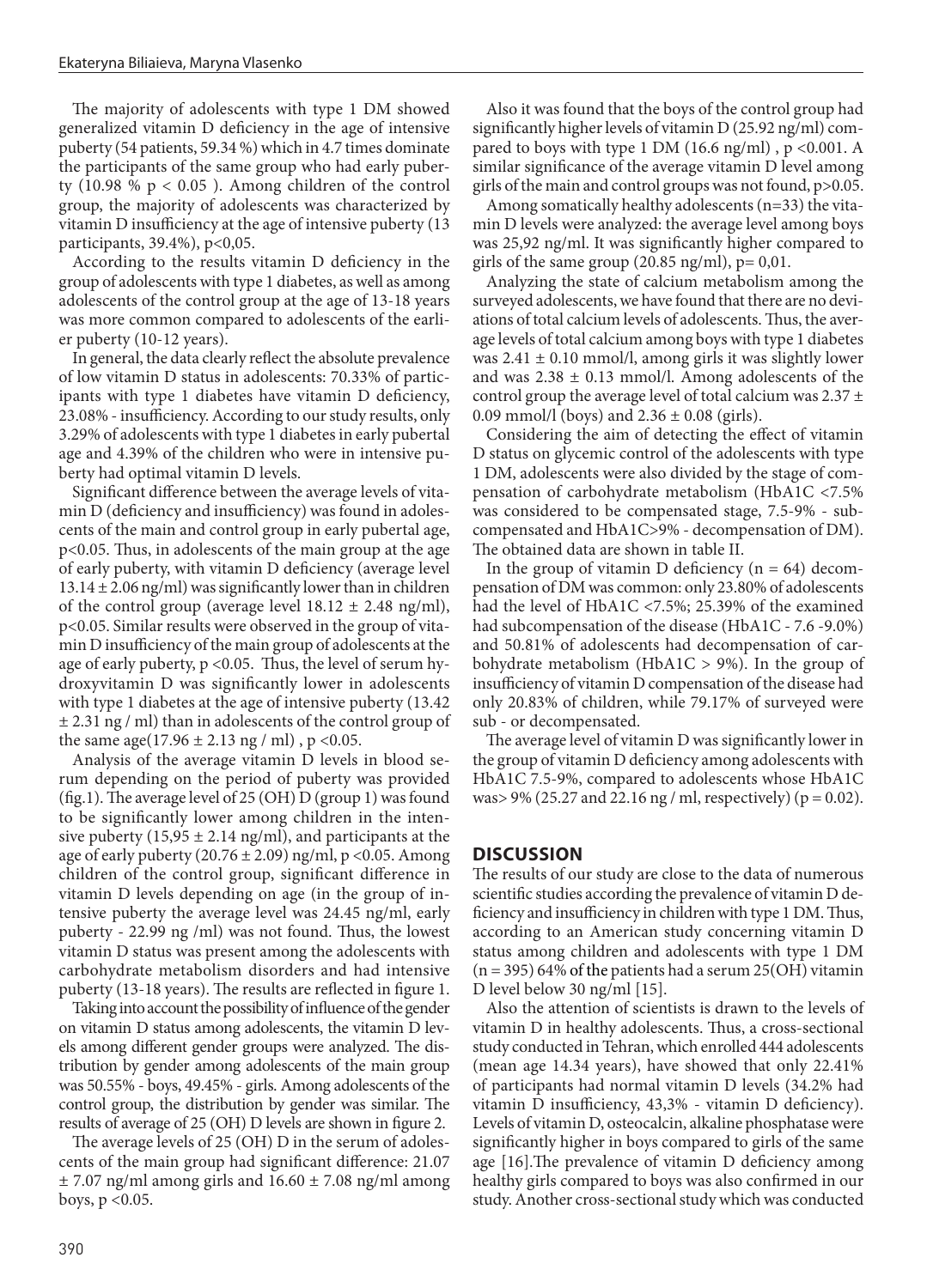in Kuwait have found that 81.21% of somatically healthy adolescents had vitamin D deficiency, including 39.48% children with severe deficiency of vitamin D. Only 3.6% had a sufficient supply of vitamin D despite the fact of sufficient UV radiation of the participants [17]. In our study 84.85% of the healthy adolescents showed unsatisfactory vitamin D status.

In our study the possible impact of vitamin D deficiency on glycemic control was investigated. Literature data also indicate the dependence of vitamin D levels on the glycemic control of the disease. The results of Italian study, which compared the level of HbA1C with the level of vitamin D in adolescents with type 1 diabetes ( $n = 141$ ), found that 25(OH)D levels can negatively correlate with the level of HBA1C ( $p \le 0.001$ ), as well as with the daily insulin dose (p <0.05). The authors found reliable differences in the levels of vitamin  $D$  ( $p<0.01$ ) between the teenagers with different states of metabolic control (HbA1C <7.5%, 7.5- 8%,> 8%) [18].

A study conducted by Spanish researchers, which involved 64 children aged 0 to 14 years, with newly diagnosed type 1 diabetes, found a positive correlation between vitamin D levels and blood  $pH$  ( $r = 0.279$ ), as well as blood bicarbonate ( $r = 0.338$ ) also. In the analysis of glycemic control in this group of patients, it was found that children with vitamin D levels higher than 30 ng/ml had better glycemic control and glycated hemoglobin levels [19].

As the part of the study we would like to check glycemic changes after vitamin D supplementation of the adolescents with type 1 DM. Recently it was shown that treatment of vitamin D deficiency in patients with DM type 1 can potentially improve the glycemic control [20]. According to a German study it was found that high doses of vitamin D can reduce insulin requirements ( $p = 0.003 - 0.039$ ) and improve the level of glycated hemoglobin in patients with type 1 DM ( $p < .001$ ) [21].

As a summary, we concluded that the results of our study were similar to the data of previous scientific publications regarding the prevalence of vitamin D deficiency and it's possible impact on the glycemic control. Further studies are needed to understand the mechanisms of influence and additional cholecalciferol supplementation in adolescents with type 1 DM.

# **CONCLUSIONS**

- 1. Vitamin D levels in adolescents with type 1 diabetes mellitus are significantly lower, comparing with healthy adolescents of the same age group.
- 2. Vitamin D levels among boys with type 1 diabetes mellitus were significantly lower comparing with girls of the same group. The boys of the control group had significantly higher levels of vitamin D in the blood comparing to boys with type 1 diabetes mellitus, p <0.001.
- 3. The majority of adolescents aged 13-18 years with type 1 diabetes mellitus have vitamin D deficiency or insufficiency regardless of the state of glycemic control of the disease. The correlations between vitamin D levels and carbohydrate

metabolism in adolescents with type 1 diabetes, as well as the issue of additional supplementation with cholecalciferol should be investigated in the future studies.

#### **REFERENCES**

- 1. International Diabetes Federation IDF Diabetes Atlas, 9th ed. Brussels, Belgium. 2019, 203р.
- 2. David M. The Diabetes Control and Complications Trial/Epidemiology of Diabetes Interventions and Complications Study at 30 Years: Overview. Diabetes Care. 2014;37(1): 9-16.
- 3. Rojas-Rivera J., Ramos A. et al. The expanding spectrum of biological actions of vitamin D. J. Nephrol. Dial. Transplant. 2010;25(9):2850-2865.
- 4. Maestro B., Campión J., Dávila N., Calle C. Stimulation by 1,25-dihydroxyvitamin D3 of insulin receptor expression and insulin responsiveness for glucose transport in U-937 human promonocytic cells. J Endocr. 2000;47:383–391.
- 5. Danescu L., Levy S., Levy J. Vitamin D and diabetes mellitus. J Endocrine. 2009;35:11–17.
- 6. Holick M.F. Vitamin D: extraskeletal health. J Endocrinol Metab Clin North Am. 2010;39:381-400.
- 7. Wolden-Kirk H., Gysemans C., Verstuyf A., Mathieu C. Extraskeletal effects of vitamin D. Endocrinol Metab Clin North Am. 2012;41:571.
- 8. Mohr S., Garland C., Gorham E. et al. The association between ultraviolet B irradiance, vitamin D status and incidence rates of type 1 diabetes in 51 regions worldwide. J Diabetology. 2008;51:1391-1398.
- 9. Hypponen E., Laara E., Reunanen A. et al. Intake of vitamin D and risk of type 1 diabetes: a birth-cohort study. J Lancet. 2001;358:1500.
- 10. Zipitis C.S., Akobeng A.K. Vitamin D supplementation in early childhood and risk of type 1 diabetes: a systematic review and meta-analysis. J Arch Dis Child. 2008;93:512.
- 11. Płudowski P., Konstantynowicz J., Jaworski M. et al. Assessment of vitamin D status in Polish adult population. J Stand Med Pediatr. 2014;11:609.
- 12. Biliaieva K., Vlasenko M., Pashkovska N. Vitamin D status in adolescents with type 1 diabetes mellitus. J Problems of endocrine pathology. 2020;2:16-24.
- 13. Holick M., Binkley N., Bischoff-Ferrari H. et al. Evaluation, treatment, and prevention of vitamin D deficiency: an endocrine Society clinical practice guideline. J clin endocrinol Metab. 2011;96:1911.
- 14. Pludowski P., Karczmarewicz E., Bayer M. et al. Practical guidelines for the supplementation of vitamin D and the treatment of deficits in Central Europe - recommended vitamin D intakes in the general population and groups at risk of vitamin D deficiency. J Endokrynol Pol. 2013;64:319.
- 15. Mauri C., Priya P., Bertha A. et al. Prevalence of Vitamin D Deficiency in Children with Type 1 Diabetes Mellitus. Cureus. 2020; 12(4): e7836. doi:10.7759/cureus.7836.
- 16. Bagher L., Arash H., Elham F. et al. Vitamin D deficiency, bone turnover markers and causative factors among adolescents: a cross-sectional study. J Diabetes Metab Disord. 2016;15:46.
- 17. Al-Taiar A., Abdur R., Al-Sabah R. et al. Vitamin D status among adolescents in Kuwait: a cross-sectional study. BMJ Open. 2018; 8(7): e021401. doi:10.1136/bmjopen-2017-021401.
- 18. Savastio S., Cadario F. Vitamin D Deficiency and Glycemic Status in Children and Adolescents with Type 1 Diabetes Mellitus. PLoS One. 2016;11(9):e0162554. doi:10.1371/journal.pone.0162554.
- 19. Segovia-Ortí R., Bennassar A., Sotto-Esteban D. et l. Vitamin D status is related to severity at onset of diabetes and worse glycemic control. J Pediatr Endocrinol Metab. 2020;33(10):1265-1271.